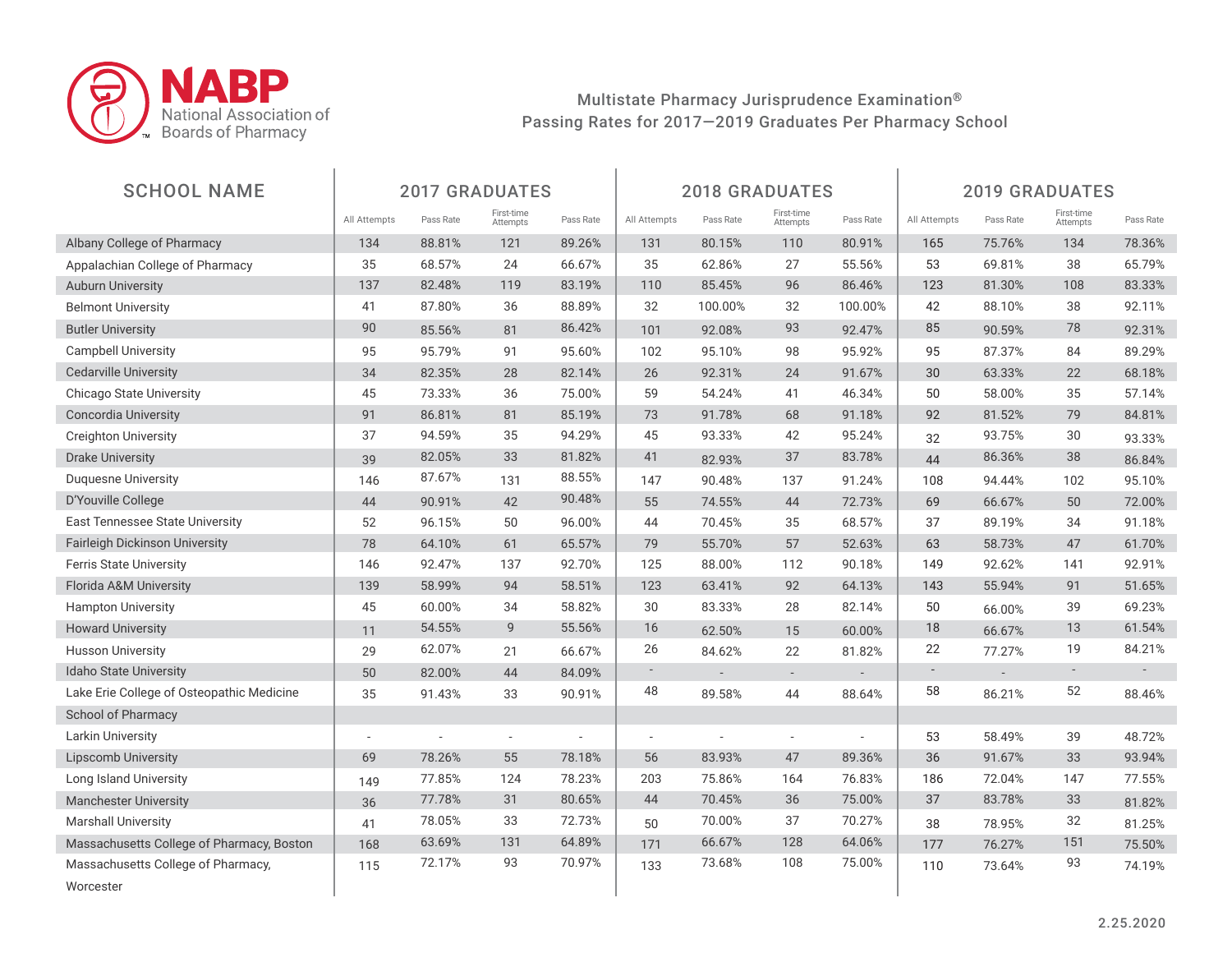

|                                               |              |           | <b>2017 GRADUATES</b>  |           |              |           | <b>2018 GRADUATES</b>  |           | <b>2019 GRADUATES</b> |           |                        |           |  |
|-----------------------------------------------|--------------|-----------|------------------------|-----------|--------------|-----------|------------------------|-----------|-----------------------|-----------|------------------------|-----------|--|
| <b>SCHOOL NAME</b>                            | All Attempts | Pass Rate | First-time<br>Attempts | Pass Rate | All Attempts | Pass Rate | First-time<br>Attempts | Pass Rate | All Attempts          | Pass Rate | First-time<br>Attempts | Pass Rate |  |
| <b>Mercer University</b>                      | 127          | 82.68%    | 106                    | 81.13%    | 139          | 82.73%    | 119                    | 84.87%    | 118                   | 80.51%    | 100                    | 83.00%    |  |
| Midwestern University, Chicago                | 115          | 84.35%    | 102                    | 83.33%    | 121          | 77.69%    | 101                    | 77.23%    | 153                   | 69.28%    | 119                    | 73.11%    |  |
| Midwestern University, Glendale               | 111          | 92.79%    | 104                    | 93.27%    | 111          | 85.59%    | 96                     | 85.42%    | 113                   | 87.61%    | 101                    | 88.12%    |  |
| North Dakota State University                 | 41           | 90.24%    | 37                     | 91.89%    | 53           | 90.57%    | 49                     | 91.84%    | 45                    | 91.11%    | 42                     | 90.48%    |  |
| Northeast Ohio Medical University             | 69           | 97.10%    | 67                     | 97.01%    | 67           | 95.52%    | 65                     | 95.38%    | 68                    | 85.29%    | 60                     | 88.33%    |  |
| Northeastern University                       | 59           | 71.19%    | 47                     | 70.21%    | 87           | 82.76%    | 75                     | 82.67%    | 73                    | 67.12%    | 56                     | 67.86%    |  |
| Notre Dame of Maryland University             | 42           | 80.95%    | 37                     | 81.08%    | 51           | 60.78%    | 34                     | 50.00%    | 36                    | 63.89%    | 27                     | 70.37%    |  |
| Nova Southeastern University                  | 174          | 75.86%    | 140                    | 75.00%    | 194          | 68.04%    | 146                    | 69.18%    | 180                   | 77.78%    | 151                    | 77.48%    |  |
| <b>Ohio Northern University</b>               | 120          | 89.17%    | 109                    | 88.99%    | 114          | 87.72%    | 103                    | 87.38%    | 105                   | 93.33%    | 99                     | 94.95%    |  |
| <b>Ohio State University</b>                  | 91           | 92.31%    | 84                     | 94.05%    | 81           | 95.06%    | 78                     | 97.44%    | 90                    | 96.67%    | 88                     | 96.59%    |  |
| <b>Oregon State University</b>                | 66           | 89.39%    | 60                     | 88.33%    | 81           | 82.72%    | 67                     | 82.09%    | 94                    | 81.91%    | 84                     | 82.14%    |  |
| Pacific University, Oregon                    | 71           | 74.65%    | 58                     | 75.86%    | 60           | 85.00%    | 52                     | 86.54%    | 68                    | 69.12%    | 53                     | 66.04%    |  |
| Palm Beach Atlantic University                | 55           | 85.45%    | 48                     | 83.33%    | 83           | 65.06%    | 60                     | 65.00%    | 63                    | 74.60%    | 52                     | 75.00%    |  |
| Philadelphia College of Osteopathic Medicine, | 88           | 68.18%    | 63                     | 68.25%    | 83           | 75.90%    | 66                     | 78.79%    | 78                    | 65.38%    | 61                     | 65.57%    |  |
| Georgia                                       |              |           |                        |           |              |           |                        |           |                       |           |                        |           |  |
| Philadelphia College of Pharmacy              | 83           | 92.77%    | 80                     | 92.50%    | 64           | 84.38%    | 57                     | 85.96%    | 92                    | 84.78%    | 80                     | 85.00%    |  |
| Presbyterian College                          | 73           | 71.23%    | 56                     | 78.57%    | 60           | 81.67%    | 52                     | 82.69%    | 65                    | 78.46%    | 53                     | 83.02%    |  |
| <b>Purdue University</b>                      | 105          | 87.62%    | 95                     | 89.47%    | 104          | 81.73%    | 88                     | 80.68%    | 99                    | 92.93%    | 94                     | 92.55%    |  |
| <b>Regis University</b>                       | 33           | 90.91%    | 31                     | 93.55%    | 44           | 75.00%    | 35                     | 80.00%    | 43                    | 76.74%    | 36                     | 80.56%    |  |
| Roosevelt University                          | 40           | 62.50%    | 30                     | 66.67%    | 43           | 76.74%    | 36                     | 80.56%    | 48                    | 62.50%    | 34                     | 61.76%    |  |
| <b>Rosalind Franklin University</b>           | 40           | 67.50%    | 31                     | 67.74%    | 28           | 71.43%    | 24                     | 70.83%    | 44                    | 75.00%    | 35                     | 77.14%    |  |
| Roseman University of Health Sciences         | 118          | 64.41%    | 86                     | 65.12%    | 100          | 73.00%    | 81                     | 71.60%    | 140                   | 66.43%    | 107                    | 68.22%    |  |
| <b>Rutgers University</b>                     | 157          | 84.08%    | 139                    | 84.17%    | 166          | 75.90%    | 138                    | 78.26%    | 159                   | 85.53%    | 145                    | 86.90%    |  |
| <b>Samford University</b>                     | 106          | 90.57%    | 98                     | 90.82%    | 86           | 84.88%    | 76                     | 89.47%    | 76                    | 90.79%    | 71                     | 91.55%    |  |
| Shenandoah University                         | 72           | 87.50%    | 65                     | 87.69%    | 55           | 83.64%    | 48                     | 83.33%    | 40                    | 85.00%    | 37                     | 83.78%    |  |
| South Carolina College                        | 148          | 85.14%    | 129                    | 86.05%    | 153          | 92.16%    | 141                    | 92.20%    | 128                   | 90.63%    | 116                    | 90.52%    |  |
| South College                                 | 51           | 74.51%    | 39                     | 76.92%    | 58           | 63.79%    | 43                     | 67.44%    | 39                    | 89.74%    | 37                     | 91.89%    |  |
| South Dakota State University                 | 46           | 100.00%   | 46                     | 100.00%   | 51           | 96.08%    | 49                     | 95.92%    | 56                    | 92.86%    | 53                     | 92.45%    |  |
| South University School of Pharmacy           | 83           | 73.49%    | 69                     | 73.91%    | 76           | 68.42%    | 55                     | 63.64%    | 79                    | 64.56%    | 58                     | 63.79%    |  |
| Southern Illinois University                  | 63           | 82.54%    | 54                     | 81.48%    | 52           | 80.77%    | 44                     | 77.27%    | 59                    | 89.83%    | 53                     | 90.57%    |  |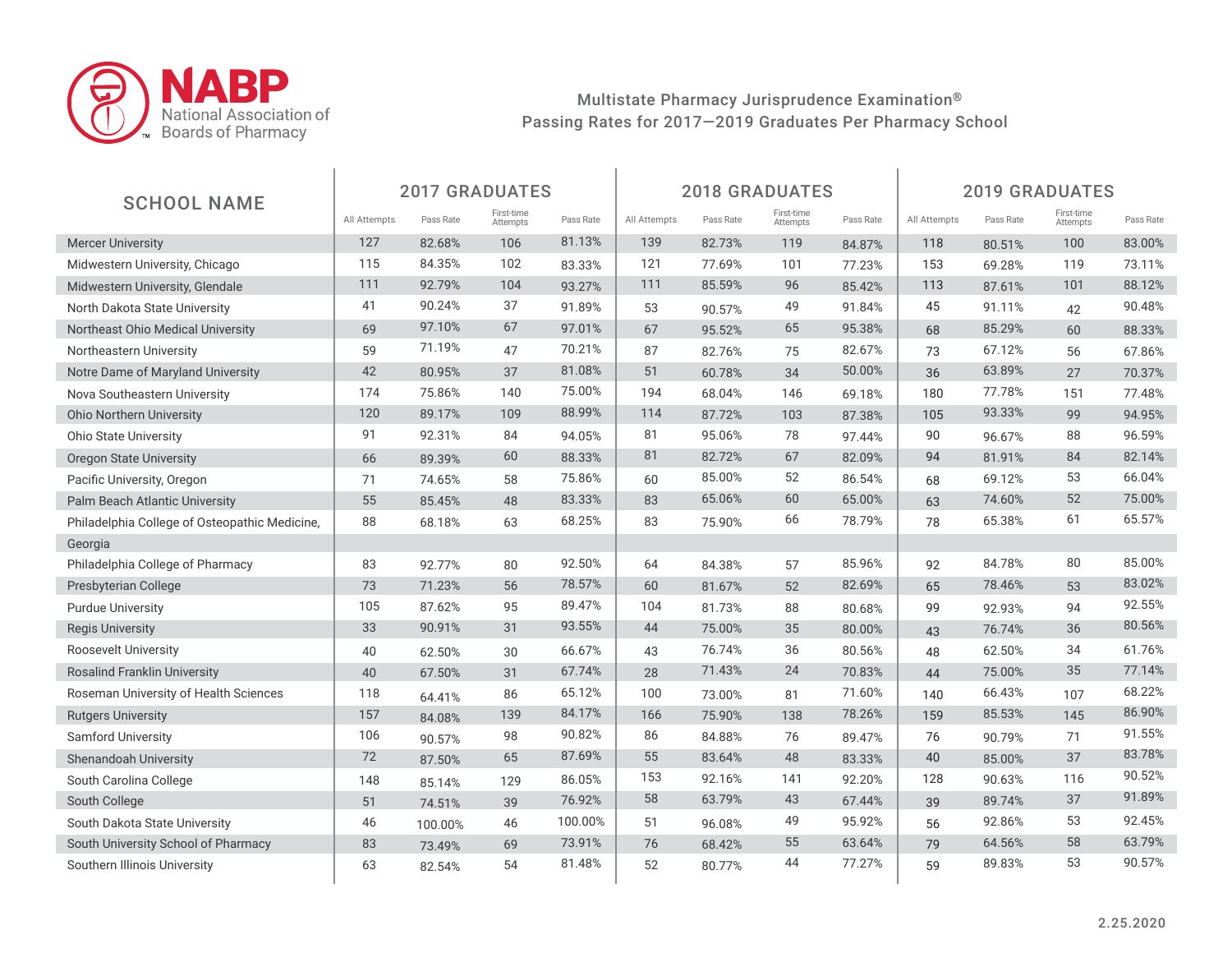

| <b>SCHOOL NAME</b>                           |              |           | <b>2017 GRADUATES</b>  |           |              |           | <b>2018 GRADUATES</b>  |           | <b>2019 GRADUATES</b> |           |                        |           |
|----------------------------------------------|--------------|-----------|------------------------|-----------|--------------|-----------|------------------------|-----------|-----------------------|-----------|------------------------|-----------|
|                                              | All Attempts | Pass Rate | First-time<br>Attempts | Pass Rate | All Attempts | Pass Rate | First-time<br>Attempts | Pass Rate | All Attempts          | Pass Rate | First-time<br>Attempts | Pass Rate |
| Southwestern Oklahoma State University       | 41           | 87.80%    | 37                     | 89.19%    | 49           | 93.88%    | 46                     | 95.65%    | 38                    | 97.37%    | 37                     | 97.30%    |
| St John Fisher College                       | 56           | 87.50%    | 51                     | 90.20%    | 49           | 93.88%    | 46                     | 93.48%    | 56                    | 94.64%    | 53                     | 94.34%    |
| <b>St Johns University</b>                   | 252          | 81.75%    | 213                    | 84.98%    | 218          | 73.39%    | 172                    | 73.26%    | 229                   | 82.10%    | 201                    | 84.58%    |
| St Louis College of Pharmacy                 | 133          | 85.71%    | 118                    | 85.59%    | 157          | 73.89%    | 131                    | 74.05%    | 204                   | 70.59%    | 163                    | 69.33%    |
| <b>Sullivan University</b>                   | 72           | 86.11%    | 63                     | 85.71%    | 80           | 90.00%    | 74                     | 89.19%    | 71                    | 77.46%    | 58                     | 79.31%    |
| <b>Temple University</b>                     | 109          | 92.66%    | 103                    | 92.23%    | 124          | 82.26%    | 104                    | 81.73%    | 123                   | 71.54%    | 96                     | 72.92%    |
| <b>Texas A&amp;M University</b>              | 86           | 94.19%    | 82                     | 95.12%    | 109          | 93.58%    | 106                    | 93.40%    | 115                   | 86.96%    | 102                    | 87.25%    |
| <b>Texas Southern University</b>             | 113          | 84.07%    | 100                    | 85.00%    | 107          | 92.52%    | 101                    | 92.08%    | 101                   | 85.15%    | 92                     | 84.78%    |
| Texas Tech University Health Sciences Center | 131          | 94.66%    | 128                    | 94.53%    | 138          | 88.41%    | 126                    | 89.68%    | 142                   | 88.03%    | 130                    | 88.46%    |
| Thomas Jefferson University                  | 27           | 100.00%   | 27                     | 100.00%   | 34           | 94.12%    | 33                     | 93.94%    | 58                    | 82.76%    | 50                     | 86.00%    |
| <b>Touro University, New York</b>            | 64           | 70.31%    | 50                     | 72.00%    | 45           | 64.44%    | 34                     | 73.53%    | 79                    | 59.49%    | 55                     | 56.36%    |
| <b>Union University</b>                      | 47           | 72.34%    | 38                     | 68.42%    | 33           | 84.85%    | 29                     | 86.21%    | 25                    | 84.00%    | 21                     | 80.95%    |
| University at Buffalo                        | 86           | 83.72%    | 74                     | 87.84%    | 93           | 91.40%    | 87                     | 91.95%    | 95                    | 87.37%    | 84                     | 88.10%    |
| University of Arizona                        | 101          | 81.19%    | 84                     | 80.95%    | 85           | 84.71%    | 74                     | 83.78%    | 110                   | 89.09%    | 102                    | 90.20%    |
| University of Charleston                     | 32           | 78.13%    | 28                     | 85.71%    | 30           | 80.00%    | 25                     | 80.00%    | 17                    | 70.59%    | 14                     | 64.29%    |
| University of Cincinnati                     | 82           | 96.34%    | 81                     | 96.30%    | 84           | 94.05%    | 79                     | 93.67%    | 85                    | 95.29%    | 82                     | 96.34%    |
| University of Colorado                       | 104          | 88.46%    | 93                     | 88.17%    | 84           | 94.05%    | 81                     | 96.30%    | 91                    | 84.62%    | 79                     | 83.54%    |
| University of Connecticut                    | 72           | 80.56%    | 60                     | 83.33%    | 74           | 83.78%    | 64                     | 85.94%    | 74                    | 68.92%    | 54                     | 72.22%    |
| University of Findlay                        | 51           | 86.27%    | 45                     | 86.67%    | 43           | 83.72%    | 38                     | 81.58%    | 44                    | 90.91%    | 42                     | 90.48%    |
| University of Florida                        | 293          | 85.67%    | 258                    | 84.88%    | 282          | 75.89%    | 226                    | 78.32%    | 231                   | 81.39%    | 192                    | 80.21%    |
| University of Georgia                        | 136          | 86.03%    | 120                    | 86.67%    | 130          | 85.38%    | 111                    | 84.68%    | 139                   | 80.58%    | 115                    | 81.74%    |
| University of Hawaii                         | 29           | 72.41%    | 25                     | 72.00%    | 33           | 69.70%    | 25                     | 68.00%    | 46                    | 60.87%    | 35                     | 57.14%    |
| University of Houston                        | 103          | 97.09%    | 100                    | 97.00%    | 113          | 97.35%    | 110                    | 98.18%    | 130                   | 96.15%    | 126                    | 96.03%    |
| University of Illinois, Chicago              | 161          | 84.47%    | 142                    | 84.51%    | 163          | 76.07%    | 132                    | 74.24%    | 148                   | 80.41%    | 125                    | 79.20%    |
| University of Iowa                           | 76           | 88.16%    | 69                     | 89.86%    | 64           | 87.50%    | 58                     | 86.21%    | 63                    | 90.48%    | 58                     | 93.10%    |
| University of Kansas                         | 119          | 98.32%    | 118                    | 98.31%    | 120          | 99.17%    | 119                    | 99.16%    | 116                   | 96.55%    | 113                    | 96.46%    |
| University of Kentucky                       | 106          | 97.17%    | 105                    | 97.14%    | 100          | 96.00%    | 96                     | 97.92%    | 122                   | 95.08%    | 117                    | 96.58%    |
| University of Louisiana at Monroe            | 94           | 78.72%    | 75                     | 77.33%    | 87           | 85.06%    | 75                     | 86.67%    | 84                    | 90.48%    | 79                     | 91.14%    |
| University of Maryland                       | 125          | 77.60%    | 102                    | 76.47%    | 124          | 75.00%    | 103                    | 75.73%    | 110                   | 80.91%    | 97                     | 84.54%    |
| University of Maryland Eastern Shore         | 57           | 50.88%    | 38                     | 55.26%    | 52           | 67.31%    | 41                     | 65.85%    | 50                    | 66.00%    | 36                     | 63.89%    |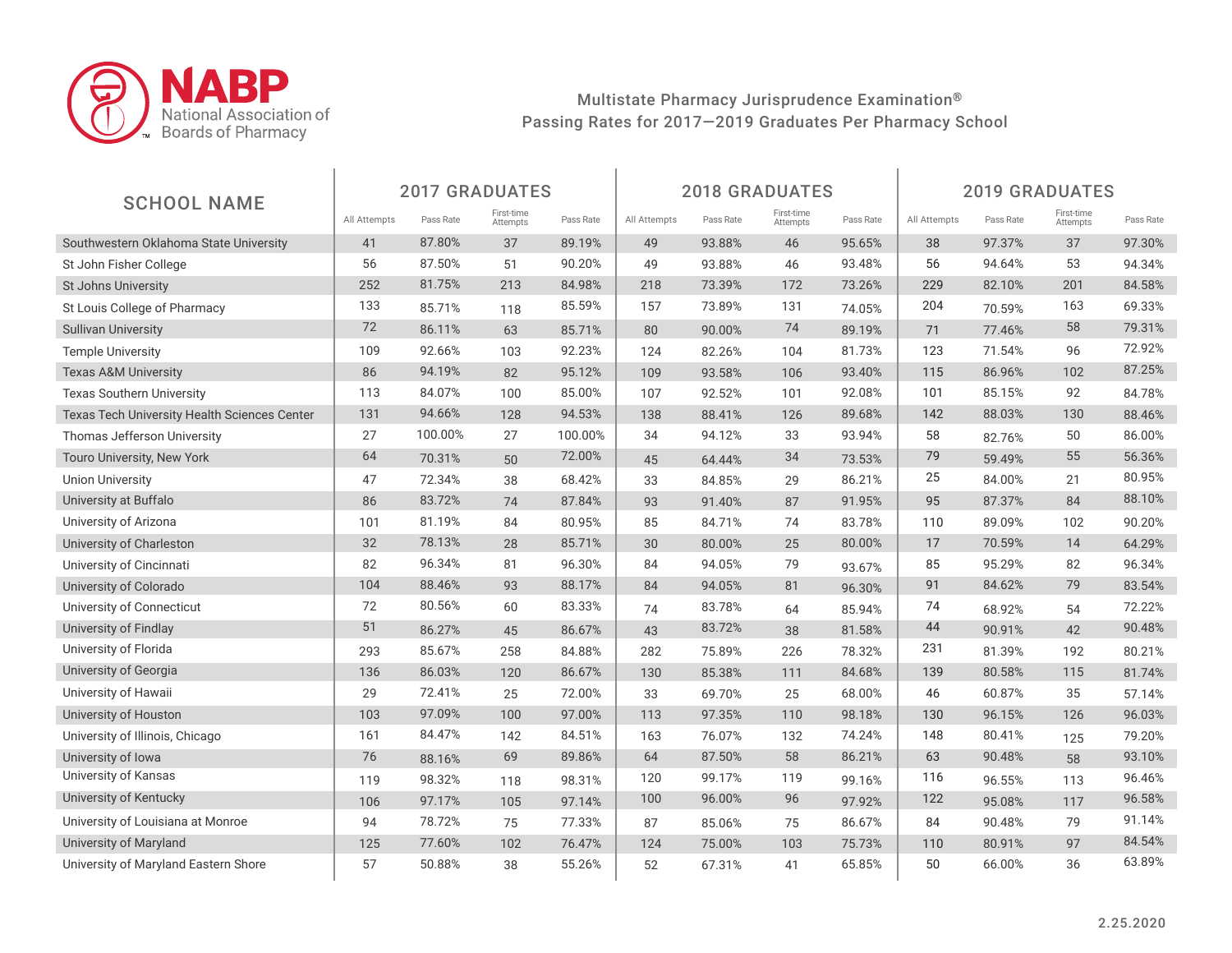

|                                             |                          |                          | <b>2017 GRADUATES</b>  |                          |                          |                          | <b>2018 GRADUATES</b>    |                | <b>2019 GRADUATES</b> |           |                        |           |  |
|---------------------------------------------|--------------------------|--------------------------|------------------------|--------------------------|--------------------------|--------------------------|--------------------------|----------------|-----------------------|-----------|------------------------|-----------|--|
| <b>SCHOOL NAME</b>                          | All Attempts             | Pass Rate                | First-time<br>Attempts | Pass Rate                | All Attempts             | Pass Rate                | First-time<br>Attempts   | Pass Rate      | All Attempts          | Pass Rate | First-time<br>Attempts | Pass Rate |  |
| University of Michigan                      | 63                       | 88.89%                   | 60                     | 90.00%                   | 55                       | 94.55%                   | 53                       | 94.34%         | 53                    | 92.45%    | 49                     | 91.84%    |  |
| University of Minnesota                     | 143                      | 90.91%                   | 134                    | 91.04%                   | 160                      | 86.88%                   | 140                      | 88.57%         | 151                   | 87.42%    | 134                    | 86.57%    |  |
| University of Mississippi                   | 111                      | 82.88%                   | 93                     | 80.65%                   | 86                       | 86.05%                   | 77                       | 87.01%         | 92                    | 82.61%    | 81                     | 85.19%    |  |
| University of Missouri, Kansas City         | 110                      | 88.18%                   | 100                    | 90.00%                   | 127                      | 92.91%                   | 120                      | 93.33%         | 137                   | 90.51%    | 126                    | 90.48%    |  |
| University of Montana                       | 41                       | 82.93%                   | 35                     | 88.57%                   | 46                       | 89.13%                   | 41                       | 87.80%         | 55                    | 81.82%    | 46                     | 86.96%    |  |
| University of Nebraska                      | 52                       | 98.08%                   | 51                     | 98.04%                   | 48                       | 93.75%                   | 45                       | 93.33%         | 50                    | 94.00%    | 49                     | 93.88%    |  |
| University of New England                   | 37                       | 89.19%                   | 36                     | 88.89%                   | 56                       | 76.79%                   | 47                       | 82.98%         | 42                    | 71.43%    | 35                     | 80.00%    |  |
| University of New Mexico                    | 81                       | 72.84%                   | 63                     | 74.60%                   | 80                       | 73.75%                   | 65                       | 73.85%         | 85                    | 64.71%    | 60                     | 63.33%    |  |
| University of North Carolina                | 135                      | 89.63%                   | 125                    | 89.60%                   | 123                      | 94.31%                   | 116                      | 94.83%         | 92                    | 89.13%    | 85                     | 91.76%    |  |
| University of North Texas System College of | 63                       | 98.41%                   | 62                     | 98.39%                   | 80                       | 93.75%                   | 75                       | 93.33%         | 104                   | 89.42%    | 97                     | 89.69%    |  |
| Pharmacy                                    |                          |                          |                        |                          |                          |                          |                          |                |                       |           |                        |           |  |
| University of Oklahoma                      | 102                      | 78.43%                   | 85                     | 77.65%                   | 66                       | 86.36%                   | 57                       | 87.72%         | 70                    | 91.43%    | 64                     | 90.63%    |  |
| University of Pittsburgh                    | 79                       | 96.20%                   | 78                     | 96.15%                   | 79                       | 96.20%                   | 77                       | 96.10%         | 78                    | 97.44%    | 76                     | 97.37%    |  |
| University of Rhode Island                  | 52                       | 67.31%                   | 39                     | 69.23%                   | 56                       | 78.57%                   | 45                       | 82.22%         | 37                    | 81.08%    | 32                     | 81.25%    |  |
| University of Saint Joseph                  | 69                       | 73.91%                   | 54                     | 72.22%                   | 68                       | 66.18%                   | 54                       | 66.67%         | 64                    | 51.56%    | 42                     | 50.00%    |  |
| University of South Florida                 | 114                      | 78.95%                   | 96                     | 81.25%                   | 96                       | 73.96%                   | 73                       | 73.97%         | 104                   | 75.00%    | 84                     | 75.00%    |  |
| University of Tennessee                     | 121                      | 90.91%                   | 112                    | 90.18%                   | 131                      | 88.55%                   | 120                      | 90.83%         | 148                   | 81.08%    | 125                    | 82.40%    |  |
| University of Texas at Austin               | 119                      | 99.16%                   | 118                    | 99.15%                   | 107                      | 99.07%                   | 106                      | 99.06%         | 116                   | 93.97%    | 111                    | 95.50%    |  |
| University of Texas at Tyler                | $\overline{\phantom{a}}$ | $\overline{\phantom{a}}$ | $\sim$                 | $\overline{\phantom{a}}$ | $\overline{\phantom{a}}$ | $\overline{\phantom{a}}$ | $\overline{\phantom{a}}$ | $\overline{a}$ | 68                    | 88.24%    | 61                     | 90.16%    |  |
| University of the Incarnate Word            | 86                       | 94.19%                   | 83                     | 96.39%                   | 88                       | 92.05%                   | 81                       | 93.83%         | 89                    | 91.01%    | 82                     | 90.24%    |  |
| University of Toledo                        | 57                       | 98.25%                   | 57                     | 98.25%                   | 73                       | 91.78%                   | 68                       | 92.65%         | 76                    | 100.00%   | 76                     | 100.00%   |  |
| University of Utah                          | 48                       | 81.25%                   | 42                     | 80.95%                   | 43                       | 86.05%                   | 38                       | 86.84%         | 59                    | 62.71%    | 41                     | 60.98%    |  |
| University of Washington                    | 83                       | 87.95%                   | 74                     | 87.84%                   | 77                       | 84.42%                   | 67                       | 85.07%         | 71                    | 87.32%    | 62                     | 87.10%    |  |
| University of Wisconsin, Madison            | 111                      | 95.50%                   | 108                    | 95.37%                   | 112                      | 91.96%                   | 106                      | 92.45%         | 127                   | 90.55%    | 117                    | 93.16%    |  |
| University of Wyoming                       | 24                       | 91.67%                   | 22                     | 90.91%                   | 35                       | 91.43%                   | 33                       | 90.91%         | 33                    | 90.91%    | 31                     | 90.32%    |  |
| Virginia Commonwealth University            | 115                      | 92.17%                   | 108                    | 91.67%                   | 122                      | 90.16%                   | 111                      | 91.89%         | 113                   | 93.81%    | 106                    | 93.40%    |  |
| <b>Washington State University</b>          | 79                       | 83.54%                   | 69                     | 85.51%                   | 114                      | 74.56%                   | 91                       | 73.63%         | 120                   | 83.33%    | 105                    | 86.67%    |  |
| Wayne State University                      | 88                       | 88.64%                   | 80                     | 88.75%                   | 89                       | 92.13%                   | 82                       | 91.46%         | 95                    | 91.58%    | 88                     | 92.05%    |  |
| <b>West Virginia University</b>             | 66                       | 81.82%                   | 55                     | 81.82%                   | 61                       | 78.69%                   | 51                       | 80.39%         | 41                    | 78.05%    | 33                     | 78.79%    |  |
| Western New England University              | 51                       | 70.59%                   | 39                     | 74.36%                   | 37                       | 75.68%                   | 28                       | 78.57%         | 41                    | 75.61%    | 33                     | 75.76%    |  |